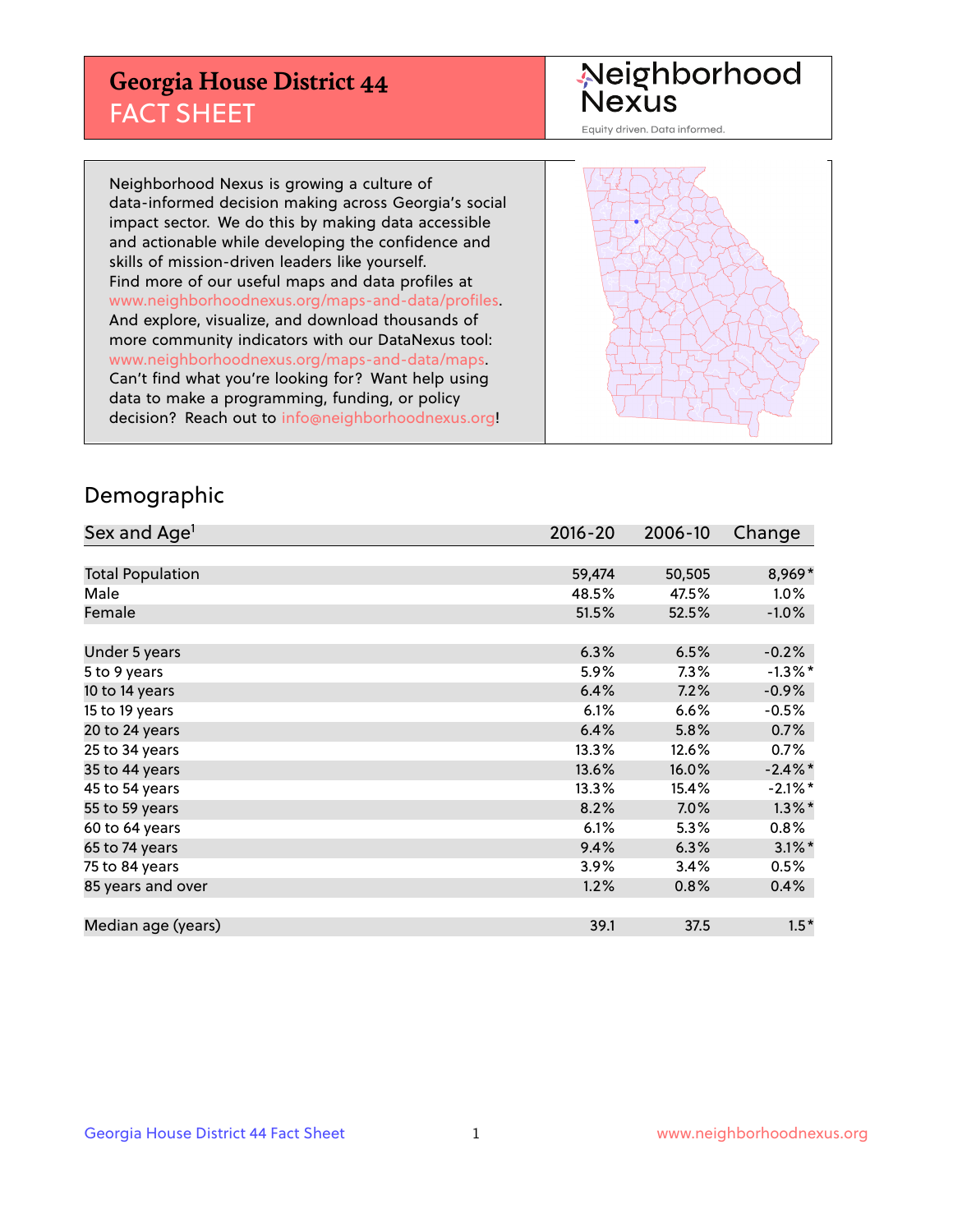## Demographic, continued...

| Race <sup>2</sup>                                            | $2016 - 20$ | 2006-10 | Change      |
|--------------------------------------------------------------|-------------|---------|-------------|
| <b>Total population</b>                                      | 59,474      | 50,505  | 8,969*      |
| One race                                                     | 94.3%       | 97.7%   | $-3.4\%$ *  |
| White                                                        | 73.5%       | 77.8%   | $-4.3\%$ *  |
| <b>Black or African American</b>                             | 11.8%       | 10.4%   | 1.3%        |
| American Indian and Alaska Native                            | 0.2%        | 0.1%    | 0.0%        |
| Asian                                                        | 6.3%        | 5.8%    | 0.5%        |
| Native Hawaiian and Other Pacific Islander                   | 0.0%        | 0.0%    | $-0.0%$     |
| Some other race                                              | 2.7%        | 3.6%    | $-1.0%$     |
| Two or more races                                            | 5.7%        | 2.3%    | $3.4\%$ *   |
| Race alone or in combination with other race(s) <sup>3</sup> | $2016 - 20$ | 2006-10 | Change      |
| Total population                                             | 59,474      | 50,505  | 8,969*      |
| White                                                        | 78.5%       | 79.8%   | $-1.3%$     |
| <b>Black or African American</b>                             | 13.6%       | 11.8%   | 1.8%        |
| American Indian and Alaska Native                            | 1.2%        | 0.6%    | 0.6%        |
| Asian                                                        | 6.8%        | 6.4%    | 0.4%        |
| Native Hawaiian and Other Pacific Islander                   | 0.0%        | 0.0%    | $-0.0%$     |
| Some other race                                              | 6.0%        | 3.8%    | $2.3\%$ *   |
| Hispanic or Latino and Race <sup>4</sup>                     | $2016 - 20$ | 2006-10 | Change      |
| Total population                                             | 59,474      | 50,505  | 8,969*      |
| Hispanic or Latino (of any race)                             | 11.5%       | 9.5%    | 2.0%        |
| Not Hispanic or Latino                                       | 88.5%       | 90.5%   | $-2.0\%$ *  |
| White alone                                                  | 67.3%       | 71.8%   | $-4.6\%$ *  |
| Black or African American alone                              | 11.4%       | 10.1%   | 1.3%        |
| American Indian and Alaska Native alone                      | 0.1%        | 0.1%    | $-0.0%$     |
| Asian alone                                                  | 6.3%        | 5.8%    | 0.5%        |
| Native Hawaiian and Other Pacific Islander alone             | $0.0\%$     | 0.0%    | 0.0%        |
| Some other race alone                                        | 0.4%        | 0.8%    | $-0.4%$     |
| Two or more races                                            | 3.0%        | 1.9%    | $1.1\%$ *   |
| U.S. Citizenship Status <sup>5</sup>                         | $2016 - 20$ | 2006-10 | Change      |
| Foreign-born population                                      | 8,081       | 6,386   | 1,695*      |
| Naturalized U.S. citizen                                     | 61.6%       | 44.9%   | 16.6%*      |
| Not a U.S. citizen                                           | 38.4%       | 55.1%   | $-16.6\%$ * |
|                                                              |             |         |             |
| Citizen, Voting Age Population <sup>6</sup>                  | 2016-20     | 2006-10 | Change      |
| Citizen, 18 and over population                              | 43,268      | 34,709  | 8,558*      |
| Male                                                         | 47.8%       | 47.0%   | 0.8%        |
| Female                                                       | 52.2%       | 53.0%   | $-0.8%$     |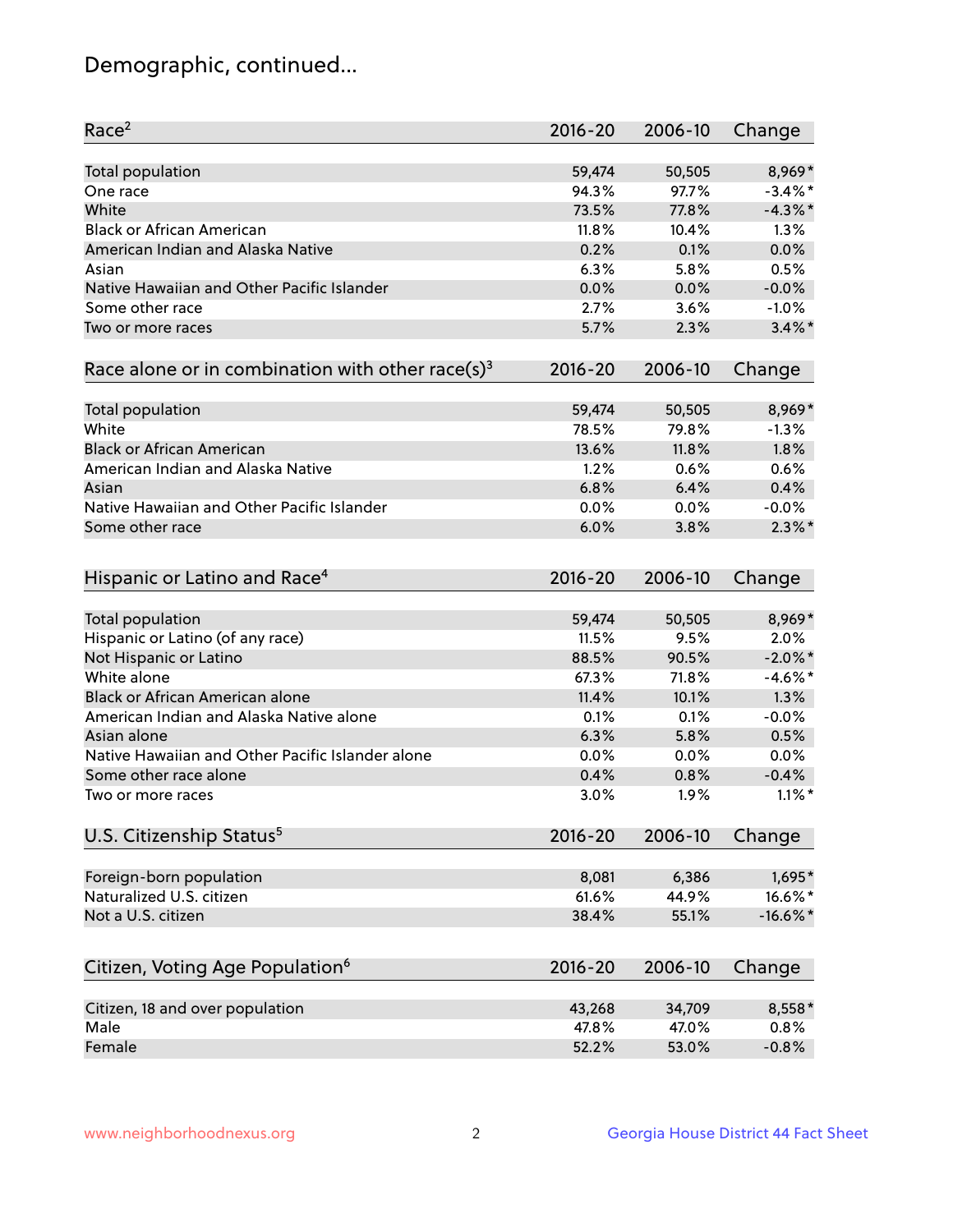#### Economic

| Income <sup>7</sup>                                 | $2016 - 20$ | 2006-10 | Change     |
|-----------------------------------------------------|-------------|---------|------------|
|                                                     |             |         |            |
| All households                                      | 21,932      | 18,825  | $3,107*$   |
| Less than \$10,000                                  | 3.4%        | 2.5%    | 0.9%       |
| \$10,000 to \$14,999                                | 2.0%        | 3.9%    | $-1.8%$    |
| \$15,000 to \$24,999                                | 5.7%        | 5.5%    | 0.2%       |
| \$25,000 to \$34,999                                | 5.6%        | 9.3%    | $-3.7%$ *  |
| \$35,000 to \$49,999                                | 10.6%       | 12.1%   | $-1.5%$    |
| \$50,000 to \$74,999                                | 18.5%       | 21.5%   | $-3.0%$    |
| \$75,000 to \$99,999                                | 13.4%       | 17.5%   | $-4.1\%$ * |
| \$100,000 to \$149,999                              | 20.0%       | 17.2%   | 2.7%       |
| \$150,000 to \$199,999                              | 11.6%       | 6.7%    | 4.9%*      |
| \$200,000 or more                                   | 9.2%        | 3.7%    | 5.5%*      |
| Median household income (dollars)                   | 82,834      | 69,826  | 13,008*    |
| Mean household income (dollars)                     | 102,531     | 81,618  | 20,913*    |
| With earnings                                       | 84.3%       | 87.9%   | $-3.7\%$ * |
| Mean earnings (dollars)                             | 101,724     | 79,664  | 22,060*    |
| <b>With Social Security</b>                         | 28.4%       | 22.0%   | $6.4\%$ *  |
| Mean Social Security income (dollars)               | 21,686      | 16,458  | $5,229*$   |
| With retirement income                              | 20.8%       | 18.0%   | $2.8\%$ *  |
| Mean retirement income (dollars)                    | 27,617      | 22,220  | 5,397*     |
| With Supplemental Security Income                   | $2.2\%$     | 2.0%    | 0.2%       |
| Mean Supplemental Security Income (dollars)         | 5,509       | 8,650   | $-3,141*$  |
| With cash public assistance income                  | 0.7%        | 1.2%    | $-0.5%$    |
| Mean cash public assistance income (dollars)        | 495         | 4,003   | $-3,508$   |
| With Food Stamp/SNAP benefits in the past 12 months | 3.6%        | 3.1%    | 0.5%       |
|                                                     |             |         |            |
| Families                                            | 15,729      | 14,077  | $1,652*$   |
| Less than \$10,000                                  | 1.9%        | 2.0%    | $-0.1%$    |
| \$10,000 to \$14,999                                | 0.7%        | 2.5%    | $-1.8%$    |
| \$15,000 to \$24,999                                | 3.4%        | 3.8%    | $-0.4%$    |
| \$25,000 to \$34,999                                | 4.1%        | 8.2%    | $-4.1%$ *  |
| \$35,000 to \$49,999                                | 9.1%        | 9.7%    | $-0.7%$    |
| \$50,000 to \$74,999                                | 15.3%       | 21.1%   | $-5.8\%$ * |
| \$75,000 to \$99,999                                | 15.2%       | 19.2%   | $-4.0\%$ * |
| \$100,000 to \$149,999                              | 24.4%       | 21.3%   | 3.1%       |
| \$150,000 to \$199,999                              | 13.7%       | 7.5%    | $6.1\%$ *  |
| \$200,000 or more                                   | 12.3%       | 4.6%    | $7.7\%$ *  |
| Median family income (dollars)                      | 100,755     | 78,368  | 22,387*    |
| Mean family income (dollars)                        | 118,406     | 90,270  | 28,136*    |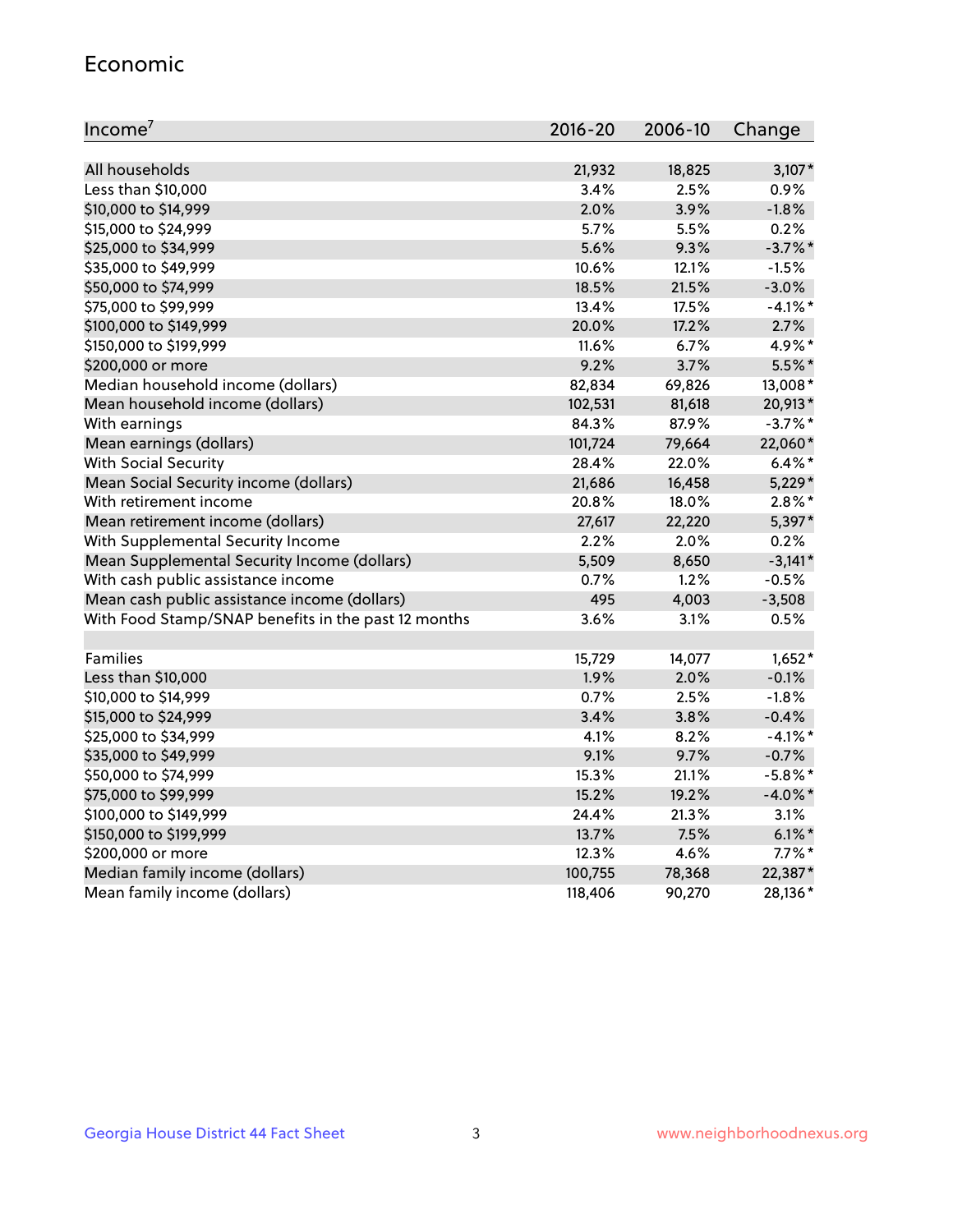## Economic, continued...

| Income, continued <sup>8</sup>                                        | $2016 - 20$ | 2006-10 | Change   |
|-----------------------------------------------------------------------|-------------|---------|----------|
|                                                                       |             |         |          |
| Nonfamily households                                                  | 6,203       | 4,748   | $1,454*$ |
| Median nonfamily income (dollars)                                     | 47,075      | 43,699  | 3,376*   |
| Mean nonfamily income (dollars)                                       | 58,173      | 52,366  | 5,806    |
|                                                                       | 41,487      | 37,857  | 3,630*   |
| Median earnings for workers (dollars)                                 |             |         |          |
| Median earnings for male full-time, year-round workers<br>(dollars)   | 62,539      | 55,265  | $7,274*$ |
| Median earnings for female full-time, year-round workers<br>(dollars) | 51,662      | 43,109  | 8,553*   |
| Per capita income (dollars)                                           | 38,402      | 30,871  | 7,532*   |
|                                                                       |             |         |          |
| Families and People Below Poverty Level <sup>9</sup>                  | $2016 - 20$ | 2006-10 | Change   |
|                                                                       |             |         |          |
| <b>All families</b>                                                   | 4.4%        | 5.3%    | $-0.8%$  |
| With related children under 18 years                                  | 6.5%        | 7.1%    | $-0.6%$  |
| With related children under 5 years only                              | 4.6%        | 4.0%    | 0.6%     |
| Married couple families                                               | 2.1%        | 3.4%    | $-1.3%$  |
| With related children under 18 years                                  | 2.5%        | 3.5%    | $-1.1%$  |
| With related children under 5 years only                              | 0.6%        | 1.3%    | $-0.7%$  |
| Families with female householder, no husband present                  | 11.9%       | 13.5%   | $-1.6%$  |
| With related children under 18 years                                  | 22.3%       | 18.0%   | 4.3%     |
| With related children under 5 years only                              | 40.3%       | 13.9%   | 26.4%    |
| All people                                                            | 6.9%        | 6.8%    | 0.0%     |
| Under 18 years                                                        | 7.8%        | 9.1%    | $-1.3%$  |
| Related children under 18 years                                       | 7.6%        | 8.9%    | $-1.4%$  |
| Related children under 5 years                                        | 5.3%        | 6.7%    | $-1.4%$  |
| Related children 5 to 17 years                                        | 8.5%        | 9.7%    | $-1.2%$  |
| 18 years and over                                                     | 6.6%        | 6.1%    | 0.5%     |
| 18 to 64 years                                                        | 6.7%        | 5.9%    | 0.8%     |
| 65 years and over                                                     | 6.2%        | 7.5%    | $-1.3%$  |
| People in families                                                    | 4.7%        | 5.6%    | $-0.9%$  |
| Unrelated individuals 15 years and over                               | 18.5%       | 15.1%   | 3.4%     |
|                                                                       |             |         |          |
| Non-Hispanic white people                                             | 4.9%        | 6.3%    | $-1.4%$  |
| Black or African-American people                                      | 10.2%       | 9.8%    | 0.4%     |
| Asian people                                                          | 3.9%        | 1.1%    | 2.9%     |
| Hispanic or Latino people                                             | 17.5%       | 12.1%   | 5.4%     |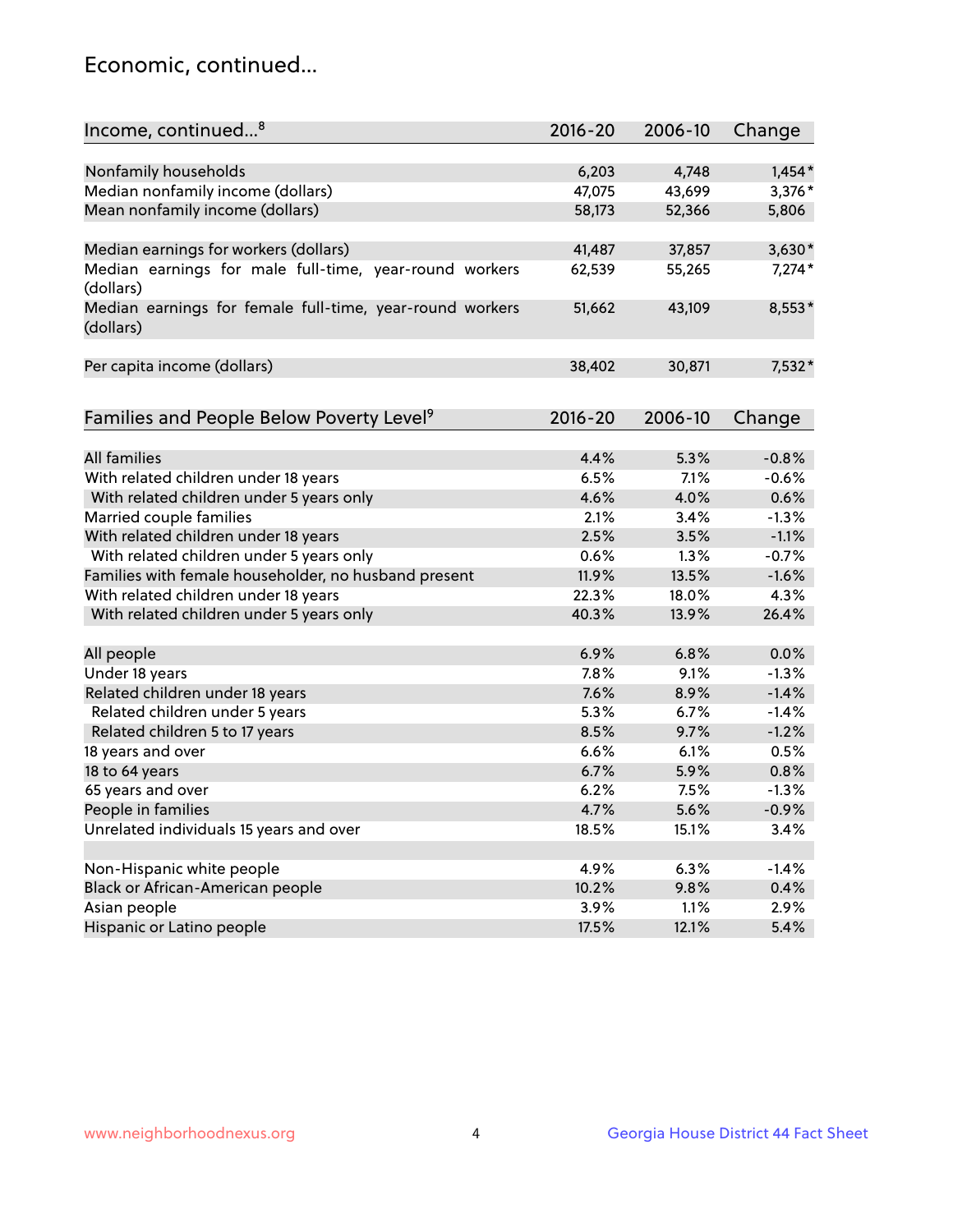## Employment

| Employment Status <sup>10</sup>                                             | $2016 - 20$ | 2006-10 | Change     |
|-----------------------------------------------------------------------------|-------------|---------|------------|
|                                                                             |             |         |            |
| Population 16 years and over                                                | 47,659      | 39,096  | 8,563*     |
| In labor force                                                              | 69.0%       | 71.7%   | $-2.7%$    |
| Civilian labor force                                                        | 68.8%       | 71.5%   | $-2.7%$    |
| Employed                                                                    | 65.8%       | 66.6%   | $-0.8%$    |
| Unemployed                                                                  | 3.0%        | 4.9%    | $-1.9%$    |
| <b>Armed Forces</b>                                                         | 0.2%        | 0.1%    | 0.1%       |
| Not in labor force                                                          | 31.0%       | 28.3%   | 2.7%       |
|                                                                             |             |         |            |
| Civilian labor force                                                        | 32,797      | 27,969  | 4,828*     |
| <b>Unemployment Rate</b>                                                    | 4.4%        | 6.9%    | $-2.5%$    |
| Females 16 years and over                                                   | 24,901      | 20,748  | $4,153*$   |
| In labor force                                                              | 63.3%       | 65.5%   | $-2.2%$    |
| Civilian labor force                                                        | 63.3%       | 65.5%   | $-2.2%$    |
| Employed                                                                    | 60.1%       | 61.2%   | $-1.1%$    |
|                                                                             |             |         |            |
| Own children of the householder under 6 years                               | 4,214       | 4,028   | 186        |
| All parents in family in labor force                                        | 66.1%       | 65.7%   | 0.4%       |
| Own children of the householder 6 to 17 years                               | 8,764       | 8,398   | 366        |
| All parents in family in labor force                                        | 76.2%       | 71.5%   | 4.6%       |
|                                                                             |             |         |            |
| Industry <sup>11</sup>                                                      | $2016 - 20$ | 2006-10 | Change     |
|                                                                             |             |         |            |
| Civilian employed population 16 years and over                              | 31,361      | 26,050  | $5,311*$   |
| Agriculture, forestry, fishing and hunting, and mining                      | 0.1%        | 0.2%    | $-0.1%$    |
| Construction                                                                | 6.0%        | 7.7%    | $-1.7%$    |
| Manufacturing                                                               | 8.6%        | 8.9%    | $-0.3%$    |
| Wholesale trade                                                             | 2.2%        | 4.3%    | $-2.1\%$ * |
| Retail trade                                                                | 12.2%       | 12.6%   | $-0.4%$    |
| Transportation and warehousing, and utilities                               | 3.9%        | 4.5%    | $-0.6%$    |
| Information                                                                 | 3.1%        | 3.7%    | $-0.6%$    |
| Finance and insurance, and real estate and rental and leasing               | 8.6%        | 9.1%    | $-0.5%$    |
| Professional, scientific, and management, and administrative                | 16.0%       | 14.9%   | 1.1%       |
| and waste management services                                               |             |         |            |
| Educational services, and health care and social assistance                 | 20.0%       | 17.8%   | $2.2\%$ *  |
| Arts, entertainment, and recreation, and accommodation and<br>food services | 11.0%       | 8.3%    | $2.7\%$ *  |
| Other services, except public administration                                | 6.4%        | 5.0%    | 1.3%       |
| Public administration                                                       | 2.0%        | 3.0%    | $-1.0%$    |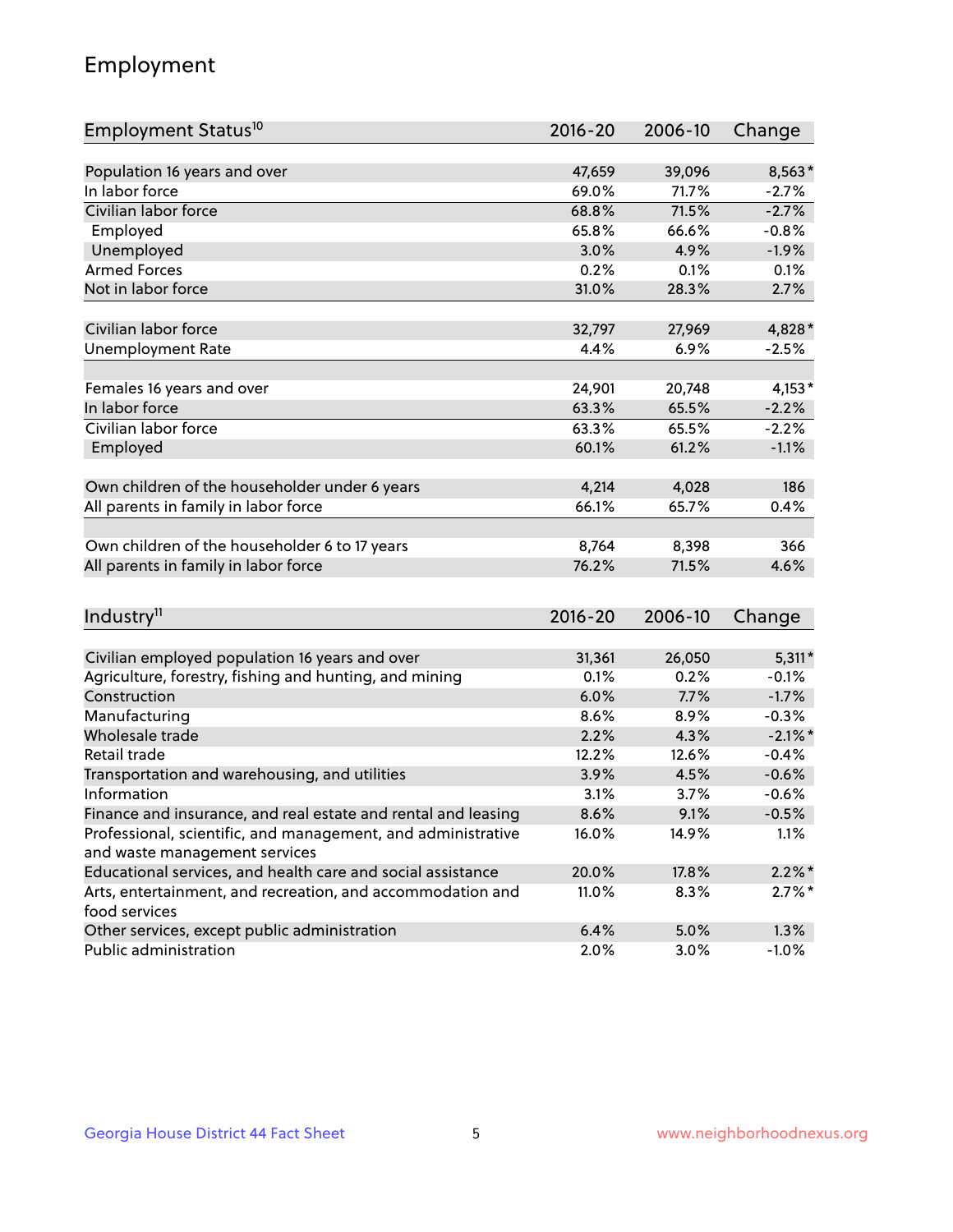## Employment, continued...

| Occupation <sup>12</sup>                                                    | $2016 - 20$ | 2006-10 | Change    |
|-----------------------------------------------------------------------------|-------------|---------|-----------|
| Civilian employed population 16 years and over                              | 31,361      | 26,050  | $5,311*$  |
| Management, business, science, and arts occupations                         | 47.3%       | 45.2%   | $2.0\%$ * |
| Service occupations                                                         | 15.6%       | 11.8%   | $3.8\%$ * |
| Sales and office occupations                                                | 21.2%       | 28.8%   | $-7.6%$ * |
|                                                                             | 8.2%        |         | 0.6%      |
| Natural<br>and<br>resources,<br>construction,<br>maintenance<br>occupations |             | 7.6%    |           |
| Production, transportation, and material moving occupations                 | 7.8%        | 6.6%    | 1.2%      |
| Class of Worker <sup>13</sup>                                               | $2016 - 20$ | 2006-10 | Change    |
|                                                                             |             |         |           |
| Civilian employed population 16 years and over                              | 31,361      | 26,050  | $5,311*$  |
| Private wage and salary workers                                             | 84.0%       | 82.9%   | 1.2%      |
| Government workers                                                          | 8.8%        | 10.9%   | $-2.1%$   |
| Self-employed in own not incorporated business workers                      | 7.0%        | 6.0%    | 1.1%      |
| Unpaid family workers                                                       | 0.1%        | 0.3%    | $-0.2%$   |
| Job Flows <sup>14</sup>                                                     | 2019        | 2010    | Change    |
|                                                                             |             |         |           |
| Total Jobs in district                                                      | 16,685      | 12,032  | 4,653     |
| Held by residents of district                                               | 8.9%        | 9.4%    | $-0.6%$   |
| Held by non-residents of district                                           | 91.1%       | 90.6%   | 0.6%      |
| Jobs by Industry Sector <sup>15</sup>                                       | 2019        | 2010    | Change    |
|                                                                             |             |         |           |
| Total Jobs in district                                                      | 16,685      | 12,032  | 4,653     |
| Goods Producing sectors                                                     | 18.5%       | 16.9%   | 1.6%      |
| Trade, Transportation, and Utilities sectors                                | 21.5%       | 18.9%   | 2.6%      |
| All Other Services sectors                                                  | 60.0%       | 64.3%   | $-4.3%$   |
| Total Jobs in district held by district residents                           | 1,478       | 1,137   | 341       |
| <b>Goods Producing sectors</b>                                              | 16.2%       | 18.7%   | $-2.5%$   |
| Trade, Transportation, and Utilities sectors                                | 17.4%       | 17.1%   | 0.3%      |
| All Other Services sectors                                                  | 66.4%       | 64.2%   | 2.2%      |
|                                                                             |             |         |           |
| Jobs by Earnings <sup>16</sup>                                              | 2019        | 2010    | Change    |
|                                                                             |             |         |           |
| Total Jobs in district                                                      | 16,685      | 12,032  | 4,653     |
| Jobs with earnings \$1250/month or less                                     | 27.6%       | 30.0%   | $-2.4%$   |
| Jobs with earnings \$1251/month to \$3333/month                             | 33.6%       | 39.0%   | $-5.3%$   |
| Jobs with earnings greater than \$3333/month                                | 38.7%       | 31.0%   | 7.8%      |
| Total Jobs in district held by district residents                           | 1,478       | 1,137   | 341       |
| Jobs with earnings \$1250/month or less                                     | 29.8%       | 31.3%   | $-1.5%$   |
| Jobs with earnings \$1251/month to \$3333/month                             | 37.1%       | 40.1%   | $-3.0%$   |
| Jobs with earnings greater than \$3333/month                                | 33.0%       | 28.6%   | 4.4%      |
|                                                                             |             |         |           |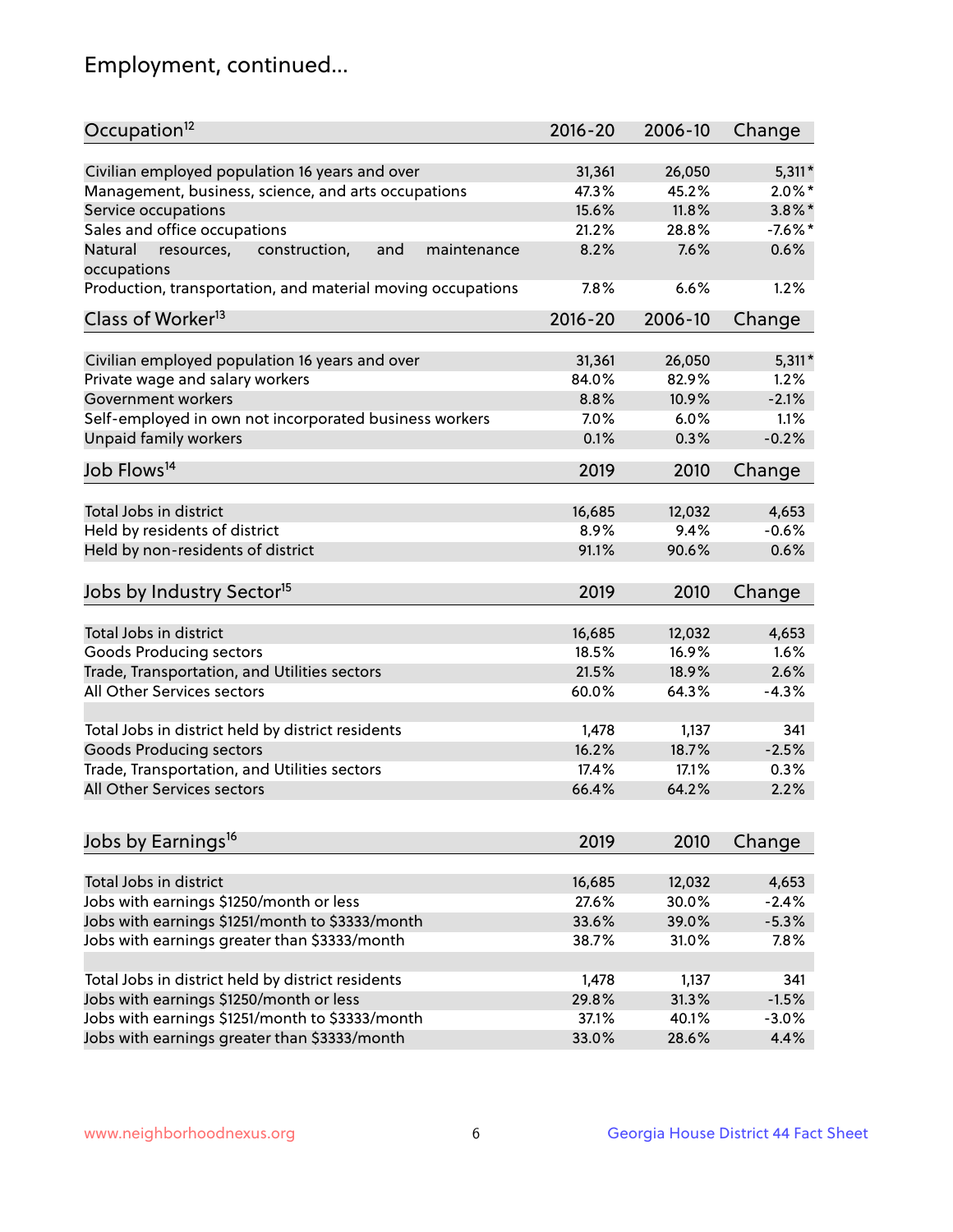## Employment, continued...

| 2010   | Change                                                                        |
|--------|-------------------------------------------------------------------------------|
|        |                                                                               |
| 12,032 | 4,653                                                                         |
| 24.6%  | 2.4%                                                                          |
| 58.1%  | $-6.7%$                                                                       |
| 17.4%  | 4.3%                                                                          |
|        |                                                                               |
| 1.137  | 341                                                                           |
| 23.7%  | 0.2%                                                                          |
| 57.1%  | $-8.1%$                                                                       |
| 19.2%  | 7.9%                                                                          |
|        | 2019<br>16,685<br>26.9%<br>51.4%<br>21.7%<br>1,478<br>24.0%<br>49.0%<br>27.1% |

#### Education

| School Enrollment <sup>18</sup>                | $2016 - 20$ | 2006-10  | Change               |
|------------------------------------------------|-------------|----------|----------------------|
|                                                |             |          |                      |
| Population 3 years and over enrolled in school | 14,841      | 13,715   | 1,126                |
| Nursery school, preschool                      | 6.4%        | 7.6%     | $-1.2%$              |
| Kindergarten                                   | 4.7%        | 6.5%     | $-1.8%$              |
| Elementary school (grades 1-8)                 | 40.3%       | 41.0%    | $-0.7%$              |
| High school (grades 9-12)                      | 18.6%       | 22.2%    | $-3.6%$              |
| College or graduate school                     | 30.0%       | 22.7%    | $7.2\%$ *            |
| Educational Attainment <sup>19</sup>           | $2016 - 20$ | 2006-10  | Change               |
|                                                |             |          |                      |
| Population 25 years and over                   | 40,986      | 33,675   | $7,311*$             |
| Less than 9th grade                            | $1.8\%$     | 2.6%     | $-0.8%$              |
| 9th to 12th grade, no diploma                  | 4.1%        | 4.5%     | $-0.4%$              |
| High school graduate (includes equivalency)    | 20.0%       | 23.5%    | $-3.5\%$ *           |
| Some college, no degree                        | 23.6%       | 22.3%    | 1.2%                 |
| Associate's degree                             | 7.1%        | 7.3%     | $-0.2%$              |
| Bachelor's degree                              | 30.1%       | 27.8%    | $2.4\%$ *            |
| Graduate or professional degree                | 13.3%       | $12.0\%$ | $1.3\%$              |
|                                                |             |          |                      |
| Percent high school graduate or higher         | 94.1%       | 92.9%    | 1.2%                 |
| Percent bachelor's degree or higher            | 43.4%       | 39.8%    | $3.7\%$ <sup>*</sup> |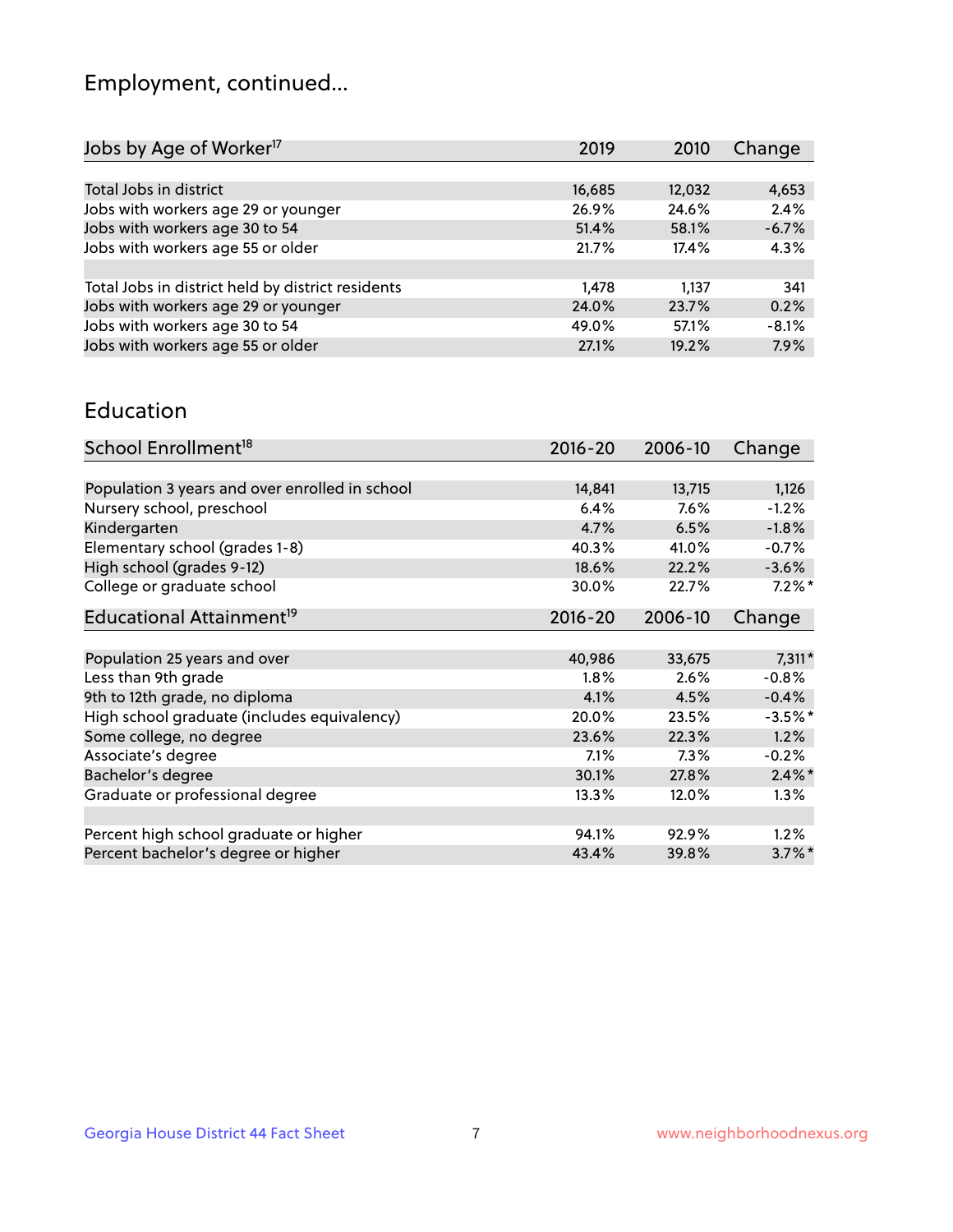## Housing

| Households by Type <sup>20</sup>                     | 2016-20     | 2006-10 | Change     |
|------------------------------------------------------|-------------|---------|------------|
|                                                      |             |         |            |
| <b>Total households</b>                              | 21,932      | 18,825  | $3,107*$   |
| Family households (families)                         | 71.7%       | 74.8%   | $-3.1\%$ * |
| With own children under 18 years                     | 29.8%       | 34.8%   | $-5.0\%$ * |
| Married-couple family                                | 56.6%       | 58.0%   | $-1.4%$    |
| With own children of the householder under 18 years  | 24.0%       | 26.8%   | $-2.8%$    |
| Male householder, no wife present, family            | 4.4%        | 4.5%    | $-0.1%$    |
| With own children of the householder under 18 years  | 1.6%        | 1.9%    | $-0.3%$    |
| Female householder, no husband present, family       | 10.8%       | 12.3%   | $-1.5%$    |
| With own children of the householder under 18 years  | 4.1%        | 6.1%    | $-2.0\%$ * |
| Nonfamily households                                 | 28.3%       | 25.2%   | 3.1%       |
| Householder living alone                             | 23.1%       | 21.4%   | 1.7%       |
| 65 years and over                                    | 9.6%        | 6.2%    | $3.3\%$ *  |
| Households with one or more people under 18 years    | 33.4%       | 37.4%   | $-4.0\%$ * |
| Households with one or more people 65 years and over | 28.2%       | 19.8%   | $8.3\%$ *  |
|                                                      |             |         |            |
| Average household size                               | 2.70        | 2.67    | 0.03       |
| Average family size                                  | 3.18        | 3.11    | 0.07       |
| Housing Occupancy <sup>21</sup>                      | $2016 - 20$ | 2006-10 | Change     |
| Total housing units                                  | 22,926      | 20,133  | $2,794*$   |
| Occupied housing units                               | 95.7%       | 93.5%   | $2.2\%$ *  |
| Vacant housing units                                 | 4.3%        | 6.5%    | $-2.2\%$ * |
|                                                      |             |         |            |
| Homeowner vacancy rate                               | 0.9         | 1.1     | $-0.2$     |
| Rental vacancy rate                                  | 3.7         | 10.4    | $-6.7$     |
| Units in Structure <sup>22</sup>                     | 2016-20     | 2006-10 | Change     |
| Total housing units                                  | 22,926      | 20,133  | $2,794*$   |
| 1-unit, detached                                     | 84.4%       | 86.4%   | $-2.0\%$ * |
| 1-unit, attached                                     | 3.6%        | 3.8%    | $-0.2%$    |
| 2 units                                              | 0.3%        | 0.5%    | $-0.2%$    |
| 3 or 4 units                                         | 0.4%        | 0.7%    | $-0.3%$    |
|                                                      | 1.5%        | 1.1%    | 0.4%       |
| 5 to 9 units<br>10 to 19 units                       |             |         |            |
|                                                      | 3.2%        | 3.3%    | $-0.1%$    |
| 20 or more units                                     | 5.2%        | 3.2%    | 2.1%       |
| Mobile home                                          | 1.3%        | 0.9%    | 0.4%       |
| Boat, RV, van, etc.                                  | 0.0%        | 0.0%    | 0.0%       |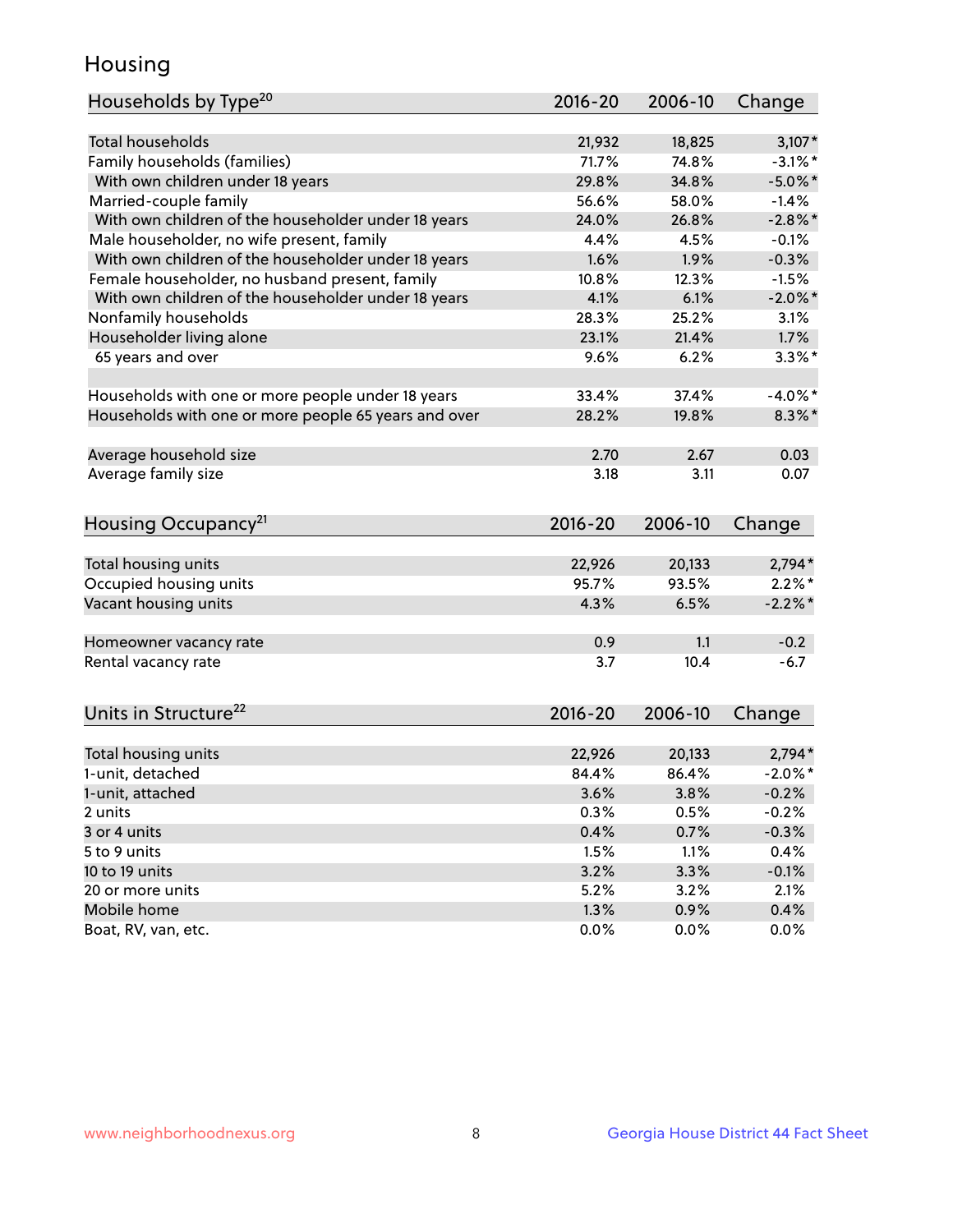## Housing, Continued...

| Year Structure Built <sup>23</sup>             | 2016-20     | 2006-10 | Change      |
|------------------------------------------------|-------------|---------|-------------|
| Total housing units                            | 22,926      | 20,133  | $2,794*$    |
| Built 2014 or later                            | 5.2%        | (X)     | (X)         |
| Built 2010 to 2013                             | 4.7%        | (X)     | (X)         |
| Built 2000 to 2009                             | 16.4%       | 17.1%   | $-0.7%$     |
| Built 1990 to 1999                             | 15.5%       | 18.0%   | $-2.5%$ *   |
| Built 1980 to 1989                             | 29.2%       | 30.5%   | $-1.3%$     |
| Built 1970 to 1979                             | 21.2%       | 23.2%   | $-2.0%$     |
| Built 1960 to 1969                             | 5.8%        | 7.9%    | $-2.0\%$ *  |
| Built 1950 to 1959                             | 1.3%        | 2.0%    | $-0.7%$     |
| Built 1940 to 1949                             | 0.1%        | 0.3%    | $-0.1%$     |
| Built 1939 or earlier                          | 0.5%        | 1.1%    | $-0.5%$     |
| Housing Tenure <sup>24</sup>                   | $2016 - 20$ | 2006-10 | Change      |
|                                                |             |         |             |
| Occupied housing units                         | 21,932      | 18,825  | $3,107*$    |
| Owner-occupied                                 | 76.0%       | 81.2%   | $-5.2\%$ *  |
| Renter-occupied                                | 24.0%       | 18.8%   | $5.2\%$ *   |
| Average household size of owner-occupied unit  | 2.73        | 2.64    | 0.08        |
| Average household size of renter-occupied unit | 2.63        | 2.80    | $-0.17$     |
| Residence 1 Year Ago <sup>25</sup>             | $2016 - 20$ | 2006-10 | Change      |
| Population 1 year and over                     | 58,241      | 49,804  | 8,437*      |
| Same house                                     | 87.8%       | 85.1%   | $2.7\%$ *   |
| Different house in the U.S.                    | 11.9%       | 14.3%   | $-2.4%$     |
| Same county                                    | 4.7%        | 7.1%    | $-2.4\%$ *  |
| Different county                               | 7.2%        | 7.2%    | 0.0%        |
| Same state                                     | 5.1%        | 4.7%    | 0.4%        |
| Different state                                | 2.1%        | 2.5%    | $-0.4%$     |
| Abroad                                         | 0.3%        | 0.6%    | $-0.3%$     |
| Value of Housing Unit <sup>26</sup>            | $2016 - 20$ | 2006-10 | Change      |
|                                                |             |         |             |
| Owner-occupied units                           | 16,659      | 15,283  | $1,375*$    |
| Less than \$50,000                             | 1.2%        | 1.6%    | $-0.5%$     |
| \$50,000 to \$99,999                           | 0.9%        | 1.4%    | $-0.5%$     |
| \$100,000 to \$149,999                         | 7.1%        | 17.6%   | $-10.5%$ *  |
| \$150,000 to \$199,999                         | 19.0%       | 34.5%   | $-15.5\%$ * |
| \$200,000 to \$299,999                         | 38.7%       | 32.3%   | $6.4\% *$   |
| \$300,000 to \$499,999                         | 26.0%       | 9.9%    | 16.1%*      |
| \$500,000 to \$999,999                         | 6.9%        | 2.5%    | 4.5%*       |
| \$1,000,000 or more                            | 0.2%        | 0.3%    | $-0.1%$     |
| Median (dollars)                               | 248,717     | 191,637 | 57,080*     |
| Mortgage Status <sup>27</sup>                  | $2016 - 20$ | 2006-10 | Change      |
| Owner-occupied units                           | 16,659      | 15,283  | $1,375*$    |
| Housing units with a mortgage                  | 72.5%       | 83.0%   | $-10.5%$ *  |
| Housing units without a mortgage               | 27.5%       | 17.0%   | 10.5%*      |
|                                                |             |         |             |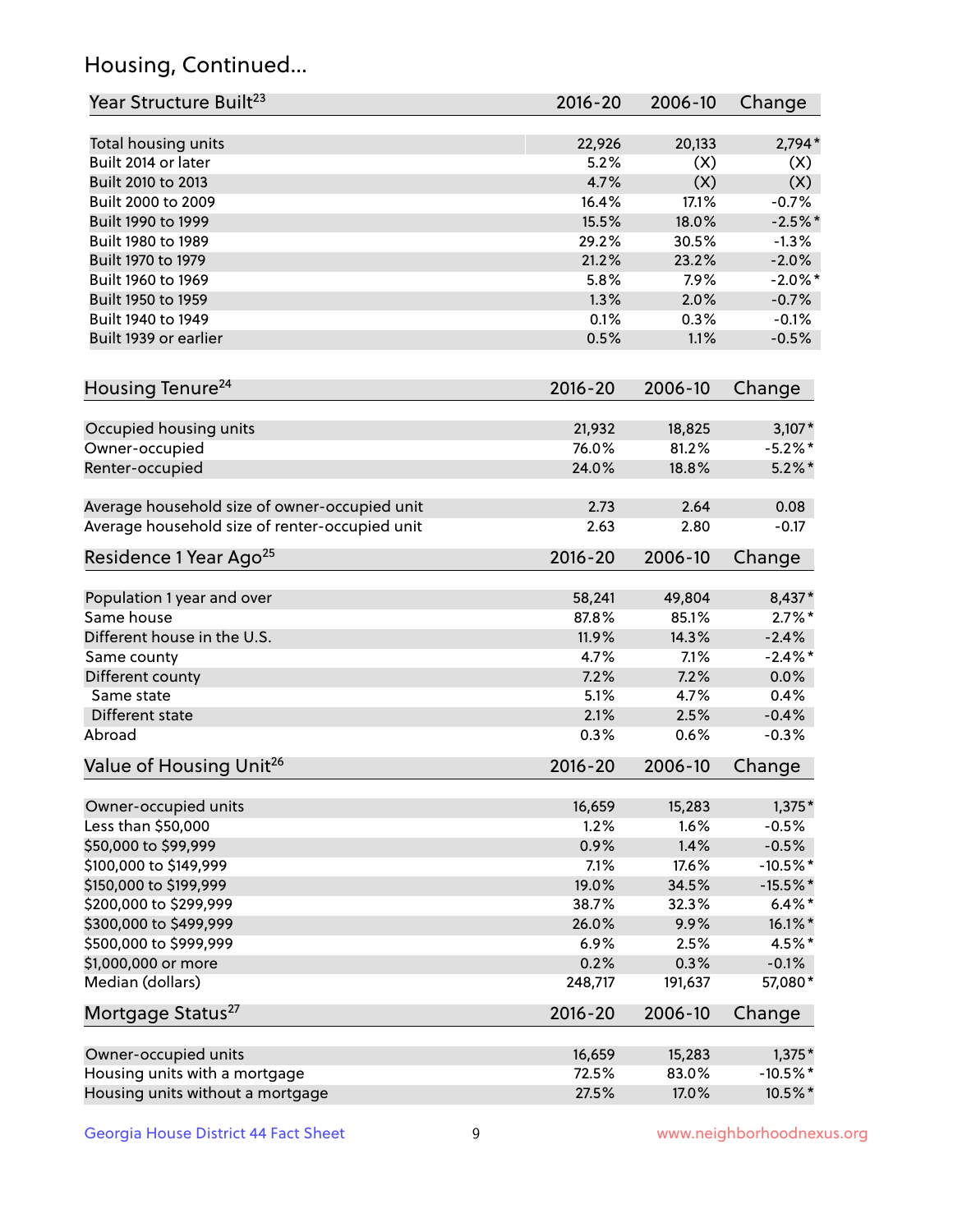## Housing, Continued...

| Selected Monthly Owner Costs <sup>28</sup>                                            | 2016-20        | 2006-10        | Change     |
|---------------------------------------------------------------------------------------|----------------|----------------|------------|
|                                                                                       |                |                | $-600$     |
| Housing units with a mortgage<br>Less than \$300                                      | 12,084<br>0.2% | 12,684<br>0.1% | 0.0%       |
| \$300 to \$499                                                                        | 0.4%           | 0.7%           | $-0.4%$    |
| \$500 to \$999                                                                        | 10.1%          | 11.7%          | $-1.7%$    |
| \$1,000 to \$1,499                                                                    | 33.9%          | 35.3%          | $-1.4%$    |
| \$1,500 to \$1,999                                                                    | 27.4%          | 30.7%          | $-3.3%$    |
| \$2,000 to \$2,999                                                                    | 22.7%          | 17.9%          | 4.8%*      |
| \$3,000 or more                                                                       | 5.4%           | 3.5%           | $1.9\%$    |
| Median (dollars)                                                                      | 1,600          | 1,534          | $66*$      |
|                                                                                       |                |                |            |
| Housing units without a mortgage                                                      | 4,575          | 2,600          | 1,975*     |
| Less than \$150                                                                       | 0.9%           | 0.0%           | 0.9%       |
| \$150 to \$249                                                                        | 6.3%           | 10.5%          | $-4.2%$    |
| \$250 to \$349                                                                        | 25.9%          | 27.2%          | $-1.3%$    |
| \$350 to \$499                                                                        | 33.4%          | 39.4%          | $-6.0%$    |
| \$500 to \$699                                                                        | 21.2%          | 18.3%          | 2.8%       |
| \$700 or more                                                                         | 12.4%          | 4.5%           | 7.9%       |
| Median (dollars)                                                                      | 416            | 397            | 19         |
| Selected Monthly Owner Costs as a Percentage of<br>Household Income <sup>29</sup>     | $2016 - 20$    | 2006-10        | Change     |
| Housing units with a mortgage (excluding units where<br>SMOCAPI cannot be computed)   | 12,038         | 12,679         | $-640$     |
| Less than 20.0 percent                                                                | 55.1%          | 36.3%          | 18.7%*     |
| 20.0 to 24.9 percent                                                                  | 12.3%          | 16.1%          | $-3.8\%$ * |
| 25.0 to 29.9 percent                                                                  | 9.3%           | 13.5%          | $-4.3\%$ * |
| 30.0 to 34.9 percent                                                                  | 4.5%           | 7.0%           | $-2.5%$ *  |
| 35.0 percent or more                                                                  | 18.8%          | 27.0%          | $-8.2\%$ * |
| Not computed                                                                          | 45             | 5              | 40         |
| Housing unit without a mortgage (excluding units where<br>SMOCAPI cannot be computed) | 4,550          | 2,587          | $1,964*$   |
| Less than 10.0 percent                                                                | 65.7%          | 54.7%          | 11.0%      |
| 10.0 to 14.9 percent                                                                  | 12.6%          | 21.4%          | $-8.8\%$ * |
| 15.0 to 19.9 percent                                                                  | 5.1%           | 7.3%           | $-2.1%$    |
| 20.0 to 24.9 percent                                                                  | 2.7%           | 4.6%           | $-1.9%$    |
| 25.0 to 29.9 percent                                                                  | 1.9%           | 1.7%           | 0.2%       |
| 30.0 to 34.9 percent                                                                  | 4.1%           | 3.6%           | 0.5%       |
| 35.0 percent or more                                                                  | 7.8%           | 6.7%           | 1.1%       |
| Not computed                                                                          | 24             | 13             | 11         |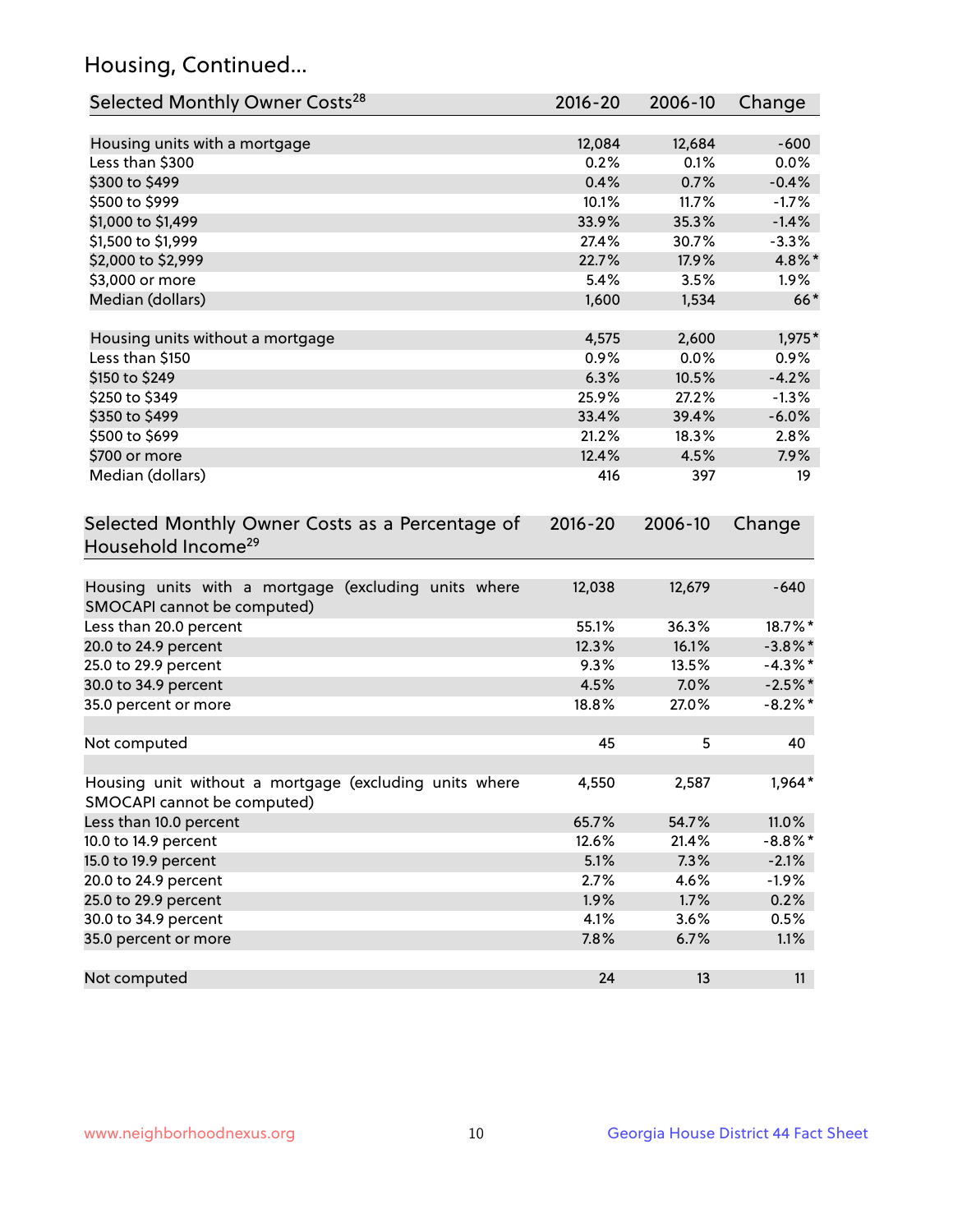## Housing, Continued...

| Gross Rent <sup>30</sup>                                     | 2016-20     | 2006-10 | Change          |
|--------------------------------------------------------------|-------------|---------|-----------------|
|                                                              |             |         |                 |
| Occupied units paying rent                                   | 5,081       | 3,363   | $1,718*$        |
| Less than \$200                                              | $0.0\%$     | 0.9%    | $-0.9%$         |
| \$200 to \$499                                               | 2.0%        | 3.2%    | $-1.2%$         |
| \$500 to \$749                                               | 3.6%        | 11.1%   | $-7.5%$         |
| \$750 to \$999                                               | 13.1%       | 26.5%   | $-13.4%$        |
| \$1,000 to \$1,499                                           | 36.5%       | 43.1%   | $-6.6%$         |
| \$1,500 to \$1,999                                           | 35.5%       | 11.8%   | 23.6%*          |
| \$2,000 or more                                              | 9.3%        | 3.4%    | $5.9\%$         |
| Median (dollars)                                             | 1,413       | 1,325   | $87*$           |
|                                                              |             |         |                 |
| No rent paid                                                 | 192         | 179     | 13 <sup>2</sup> |
|                                                              |             |         |                 |
| Gross Rent as a Percentage of Household Income <sup>31</sup> | $2016 - 20$ | 2006-10 | Change          |
|                                                              |             |         |                 |

| Occupied units paying rent (excluding units where GRAPI | 5,052   | 3,321 | $1,731*$ |
|---------------------------------------------------------|---------|-------|----------|
| cannot be computed)                                     |         |       |          |
| Less than 15.0 percent                                  | 8.8%    | 12.3% | $-3.4%$  |
| 15.0 to 19.9 percent                                    | 12.4%   | 17.3% | $-4.9%$  |
| 20.0 to 24.9 percent                                    | 15.4%   | 16.5% | $-1.1%$  |
| 25.0 to 29.9 percent                                    | 16.4%   | 11.7% | 4.7%     |
| 30.0 to 34.9 percent                                    | $7.7\%$ | 5.7%  | 2.0%     |
| 35.0 percent or more                                    | 39.3%   | 36.5% | 2.8%     |
|                                                         |         |       |          |
| Not computed                                            | 221     | 221   | 0        |

## Transportation

| Commuting to Work <sup>32</sup>           | 2016-20 | 2006-10 | Change     |
|-------------------------------------------|---------|---------|------------|
|                                           |         |         |            |
| Workers 16 years and over                 | 31,051  | 25,598  | $5,453*$   |
| Car, truck, or van - drove alone          | 78.5%   | 81.7%   | $-3.1\%$ * |
| Car, truck, or van - carpooled            | 8.2%    | 8.3%    | $-0.1%$    |
| Public transportation (excluding taxicab) | 0.5%    | 0.7%    | $-0.2%$    |
| Walked                                    | 1.4%    | 0.6%    | 0.8%       |
| Other means                               | 1.4%    | $1.0\%$ | 0.3%       |
| Worked at home                            | 10.0%   | 7.7%    | $2.3\%$ *  |
|                                           |         |         |            |
| Mean travel time to work (minutes)        | 31.9    | 29.8    | $2.2*$     |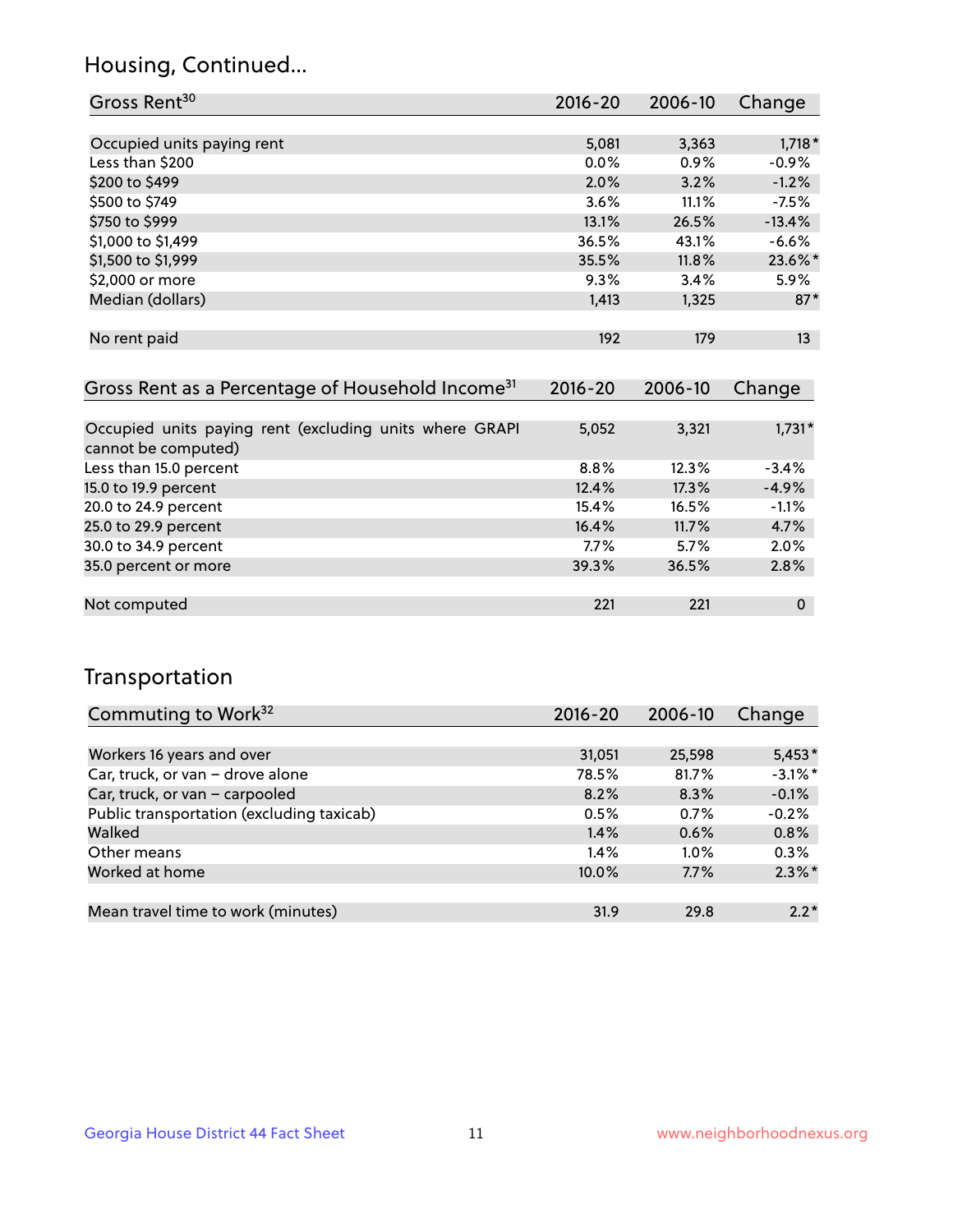## Transportation, Continued...

| Vehicles Available <sup>33</sup> | $2016 - 20$ | 2006-10 | Change   |
|----------------------------------|-------------|---------|----------|
|                                  |             |         |          |
| Occupied housing units           | 21,932      | 18,825  | $3,107*$ |
| No vehicles available            | $1.6\%$     | 2.0%    | $-0.4%$  |
| 1 vehicle available              | 25.9%       | 28.9%   | $-3.0%$  |
| 2 vehicles available             | 46.5%       | 44.8%   | 1.7%     |
| 3 or more vehicles available     | 25.9%       | 24.3%   | 1.6%     |

#### Health

| Health Insurance coverage <sup>34</sup>                 | 2016-20 |
|---------------------------------------------------------|---------|
|                                                         |         |
| Civilian Noninstitutionalized Population                | 59,260  |
| With health insurance coverage                          | 90.2%   |
| With private health insurance coverage                  | 78.2%   |
| With public health coverage                             | 23.2%   |
| No health insurance coverage                            | 9.8%    |
| Civilian Noninstitutionalized Population Under 19 years | 14,025  |
| No health insurance coverage                            | 5.5%    |
| Civilian Noninstitutionalized Population 19 to 64 years | 36,738  |
| In labor force:                                         | 30,087  |
| Employed:                                               | 28,819  |
| With health insurance coverage                          | 87.6%   |
| With private health insurance coverage                  | 86.2%   |
| With public coverage                                    | 3.2%    |
| No health insurance coverage                            | 12.4%   |
| Unemployed:                                             | 1,268   |
| With health insurance coverage                          | 70.2%   |
| With private health insurance coverage                  | 64.9%   |
| With public coverage                                    | 13.6%   |
| No health insurance coverage                            | 29.8%   |
| Not in labor force:                                     | 6,651   |
| With health insurance coverage                          | 84.8%   |
| With private health insurance coverage                  | 72.2%   |
| With public coverage                                    | 18.4%   |
| No health insurance coverage                            | 15.2%   |